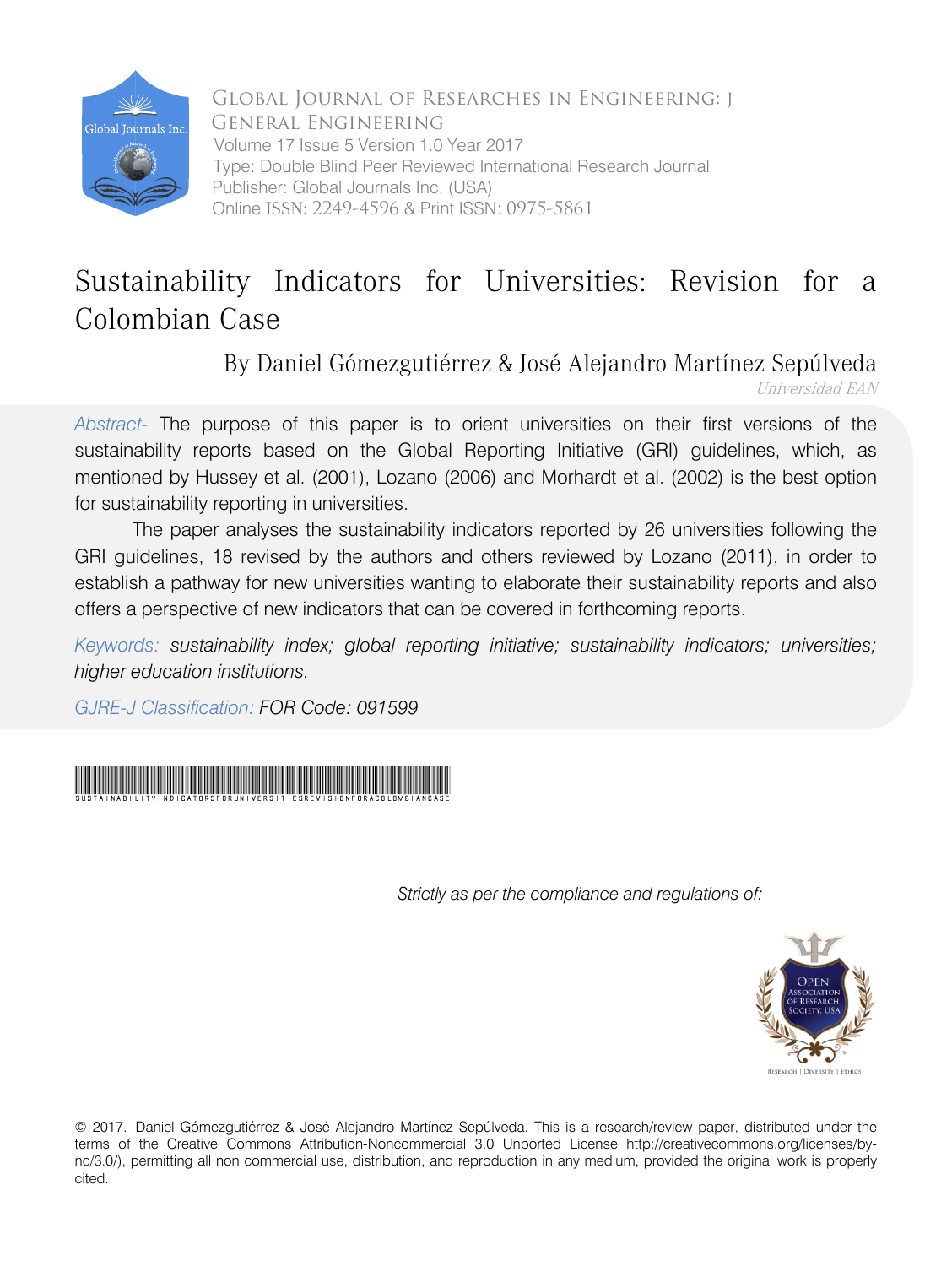# Sustainability Indicators for Universities: Revision for a Colombian Case

Daniel Gómezgutiérrez <sup>α</sup> & José Alejandro Martínez Sepúlveda<sup>σ</sup>

Abstract- The purpose of this paper is to orient universities on their first versions of the sustainability reports based on the Global Reporting Initiative (GRI) guidelines, which, as mentioned by Hussey et al. (2001), Lozano (2006) and Morhardt et al. (2002) is the best option for sustainability reporting in universities.

The paper analyses the sustainability indicators reported by 26 universities following the GRI guidelines, 18 revised by the authors and others reviewed by Lozano (2011), in order to establish a pathway for new universities wanting to elaborate their sustainability reports and also offers a perspective of new indicators that can be covered in forthcoming reports.

A list of 23 indicators, in the three dimensions (economic, environmental and social) given in the GRI guidelines, were identified as the mostly used in the 26 sustainability reports analysed. The most reported indicators belong to the economic and environmental dimensions which is coherent with Lozano (2011) findings, and in the social dimension, the society performance indicators are the least used.

This paper provides higher education institutions willing to report their sustainability indicators a starting point where to focus while establishing their baseline for sustainability. The list of 23 indicators shows a tendency on what is valuable for the universities to report using the GRI guidelines and cuts off the list 61 performance indicators (between core and additional ones) which can be revised later on, once universities have gained experience and knowledge on sustainability reporting.

Value –This paper is the first to establish a short list of indicators that universities can revise in order to produce their first sustainability reports using the GRI guidelines. Also, the paper recognizes the need to normalize indicators for benchmarking and universality of them, as stated by Thompson & Creighton (2005).

*Keywords: sustainability index; global reporting initiative; sustainability indicators; universities; higher education institutions.*

#### I. Introduction

any universities are striving on sustainability. One of the pathways is sustainability reporting as tool for making public all the actions on this Many universities are striving on sustainability.<br>
One of the pathways is sustainability reporting<br>
as tool for making public all the actions on this<br>
matter. There are many reporting methodologies that

*Author σ: Institute for Sustainable Entrepreneurship, Universidad EAN, Calle 79 11-45, Bogotá, Colombia.*

*e-mail: jamartinez@universidadean.edu.co*

have been put in place in universities, but Lozano (2011) established that the best option is the Global Reporting Initiative methodology, that although it was not designed for higher education institutions covers most of the activities except for research and teaching.

First, universities need to establish a sustainability committee that will be responsible for the sustainability policy and evaluating the data for the report. If there is an existing committee that takes care of environmental issues in the institution, this can be made in charge of the sustainability aspects.

An analysis of the sustainability reports (using the GRI methodology) presented by more than 20 universities worldwide gives a starting point and allows identifying both the most relevant and mostly used sustainability indicators. The list of performance indicators revealed can help higher education institutions drafting the first sustainability report and establishing a milestone for future sustainability reporting.

#### II. Literature Review

Before mentioning the methodologies to determine the sustainability indexes for universities, there is the need to define or make an approach to the definition of a Sustainable University and its implications. According to Velasques, Minguia, Platt &Taddei (2005), a Sustainable University is defined as a higher education institution, as a whole or a part, that tackles, involves and promotes, at a regional or global level, the mitigation of the negative environmental aspects, economic, social and health related, generated by the use of resources for the purpose of teaching, researching, government, extension and work in society in ways that it helps society make its transition towards a sustainable way of life.

The process for the transformation of a higher education institution towards a Sustainable Institution starts, theoretically speaking, according to Velasquez et al. (2005), when someone or a group of persons in the institution dreams or envisions that the members of it (including stakeholders) behave according to the philosophy of sustainable development defined by the Brundtl and Commission in 1987.

The model of Sustainable University, according to Velasquez et al (2005) supposes the conformation of a sustainability committee responsible of creating and establishing the policy, objectives and goals in a way

*Author α: Environmental Engineering Program, Universidad EAN, Calle 79 11-45, Bogotá, Colombia.*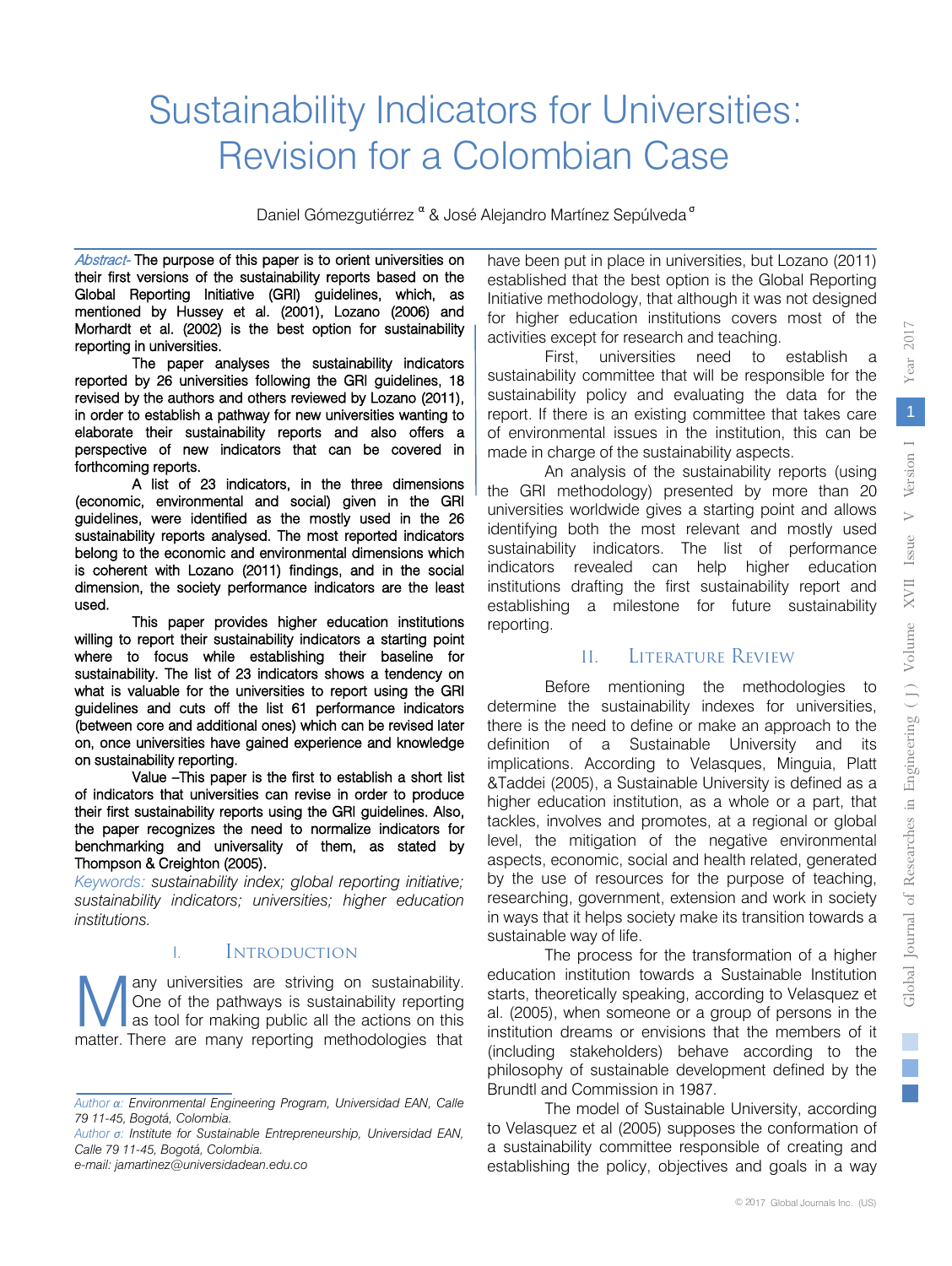that all of the stakeholders can understand them. The most important task of the committee is creating the sustainability policy for the institution.

According to Bauer (2004), for an effective sustainable development in an institution, it must be permeated to all aspects of the university. Rogers (2004) found that authors in this matter conclude that a sustainable campus must incorporate educational and operative elements in its design. Velasquez et al. (2005) established that in order to disseminate sustainable development along the university, the people involved in the initiative of the sustainable university must improve its knowledge in subjects related to it. On the other hand, the use of technologies that allow a reduction of the negative environmental impacts in a local or global level is a must and requires being done according to the level of implementation of the initiative. It needs to be recalled that increasing the level of knowledge about sustainable development does not produce immediate results.

The model of the sustainable university, according to Velasquez et al. (2005), cannot be completed adequately without defining the appropriate tools to measure, analyse and control the performance of the sustainable initiatives. In organizations, the GRI methodology offers a variety of indicators to diagnose the sustainability performance (Velasquez et al, 2005). Nevertheless, according to Lozano (2004; 2006; 2011), this methodology was never developed for universities.

There are many methodologies used by universities to report sustainability indicators. According to Lozano (2011) the most used guides include the ISO 14000 series (especially ISO 14031), EMAS (ECO-Management and Audit Scheme), Social Accountability 8000 standard and the GRI guidelines. Among the different guides, the best option, according to Hussey et al.(2001), Lozano(2006) and Morhardt et al.(2002), is GRI (Global Reporting Initiative), although it is important to mention that this methodology was not developed by universities and that is the reason why it requires being adapted to activities performed in these institutions (Lozano, 2011). One of the required modifications is the inclusion of an education dimension, followed by the core competences of universities (Lozano, 2006).

It is worth mentioning, that according to Shriberg (2002) some tools have been developed for the baseline diagnosis of the sustainability indicators in universities such as the "State of the Campus Environment" developed by the National Wildlife Federation, the "Sustainability Assessment Questionnaire" Auditing instrument for sustainability in higher education, Higher Education 21's Sustainability Indicators, Environmental Workbook and Report, Greening Campuses, Campus Ecology, Environmental performance survey, Indicators Snapshot/Guide, Grey Pinstripe with Green Ties and the EMS Self-Assessment. Meanwhile, Fonseca, Macdonald, Dandy & Valenti

(2010) report that other additional tools and methodologies exist, such as the College Sustainability Report Card, Sustainability Tracking, Assessment and Rating System, Beyond Grey Pinstripes, Knight School Guide to Sustainable Education, Grist's Top 15 Green Colleges and the American College & University Presidents Climate Commitment. Fonseca et al (2010) state that previous studies of the methodologies show that there is not an ideal method for the sustainability reporting in universities. Nevertheless other authors (Adkins et al., 2003; Lozano, 2006; Newport et al., 2003) agree that the GRI methodology has the potential to blend the different approximations to diagnostics and sustainability reporting methodologies that are taking place in higher education institutions.

The GRI 3.1 methodology uses a set of 55 core performance indicators and 29 additional indicators in the 6 indicator categories that cover the 3 dimensions of sustainability (Economic, Environmental and Social). The economic dimension contains 1 indicator category (EC – Economic) composed of 7 core indicators and 2 additional ones. The environmental dimension is composed of 1 category (EN – Environmental) conformed of 17 core performance indicators and 13 additional ones. Finally, the Social dimension is conformed of 4 categories (LA – Labour Practices & Decent Work; HR- Human Resources; SO – Society; PR – Product Responsibility) composed of 31 core performance indicators and 14 additional ones, as shown in Table 1.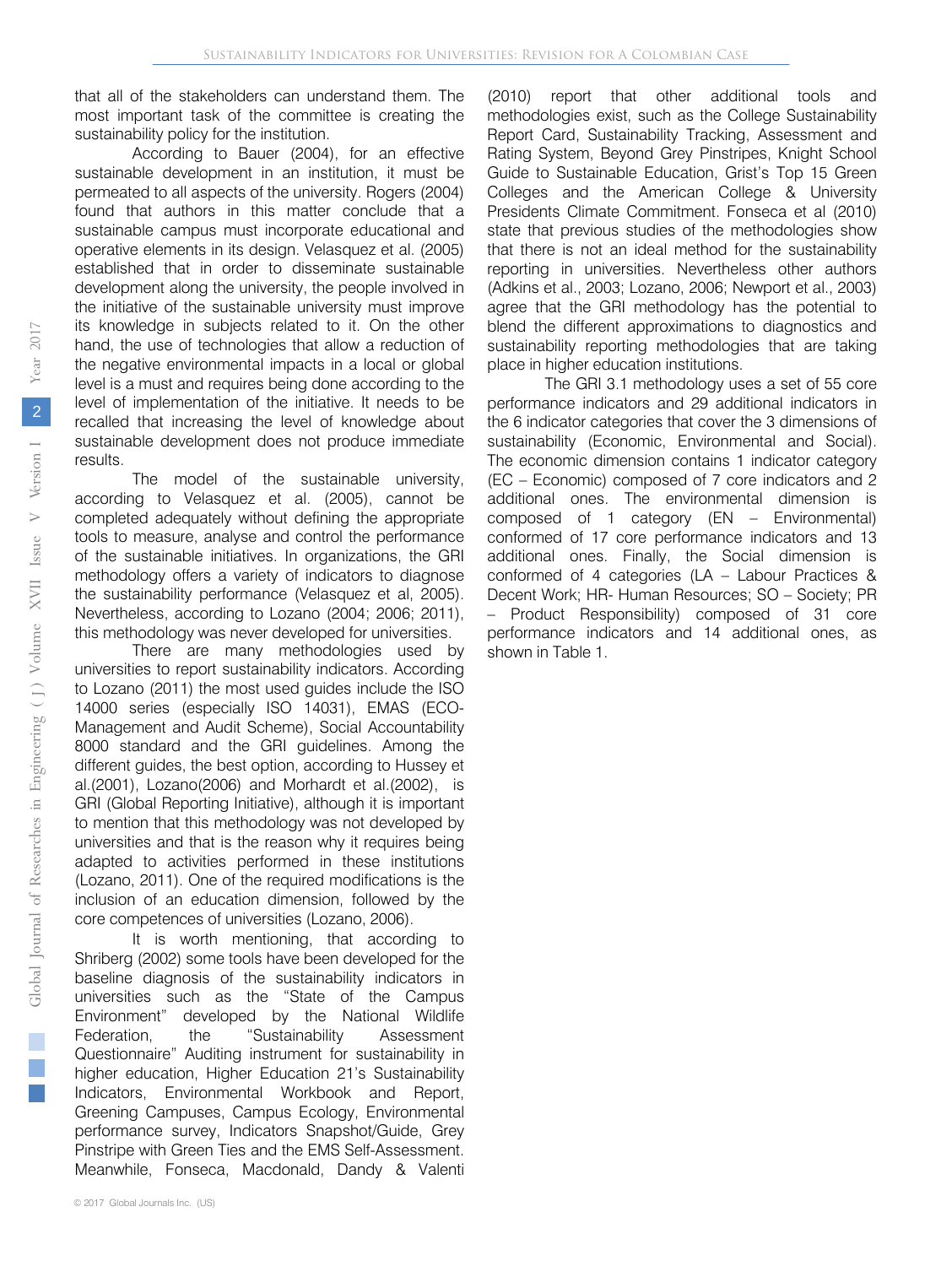| Dimension     | Category                               | Number of Core<br>Performance<br><b>Indicators</b> | Number of Additional<br>Performance<br><b>Indicators</b> |
|---------------|----------------------------------------|----------------------------------------------------|----------------------------------------------------------|
| Economic      | EC - Economic                          | 7                                                  | 2                                                        |
| Environmental | <b>EN</b> - Environmental              | 17                                                 | 13                                                       |
|               | I A – Labor Practices & Decent<br>Work | 10                                                 | 5                                                        |
| Social        | HR - Human Resources                   | 9                                                  | 2                                                        |
|               | SO - Society                           | 8                                                  | 2                                                        |
|               | PR - Product Responsibility            | 4                                                  | 5                                                        |
|               | Total                                  | 55                                                 | 29                                                       |

*Table1:* Number of Performance Indicators of the GRI methodology (Adapted from GRI, 2011)

The indicators are organized in different categories that answer to specific aspects of the activities performed by the organization. According to the GRI Indicator Hierarchy (GRI, 2011) the environmental dimension relates to aspects such as materials, energy, water, biodiversity, emissions, waste, procurement, transportation and legislation compliancy, among others.

The sustainability reports developed under the GRI 3.1 methodology are classified according to the grade of application that are defined with a grade in letters by the categories C, B and A with the option "+" for each measured category that is communicated externally. In the GRI methodology it can be observed that if a business reports the information of 10 indicators, including at least one per dimension (Economic, Environmental and Social), the score, complying also with the profile and management information required, is "C"; but if the report includes a set of 20 indicators, with at least one per dimension, the score is "B". It is supposed then, that if universities using this methodology should at least try to report indicators to obtain a "C" and make the report public to declare its sustainability according to GRI 3.1 methodology.

The GRI methodology has performance indicators that are not relevant to the activities of the universities, and on the other hand, it does not have indicators that show the actions performed in activities like research and teaching, as proposed by Lozano (2006). The main indicators for the curricular components as well as for teaching proposed by Lozano (2006) include aspects related to sustainability as part of the curricula and the research activities. It is worth mentioning that there is noGRI methodology for Higher Education Institutions and the indicators shown

are a proposal to measure the sustainability in universities.

On the other hand, Lozano (2011) developed a list of 12 universities that have published their sustainability reports using the GRI methodology, based on an internet search in the universities' webpages, the GRI website (www.globalreporting.org) and a list developed by the author in Lozano (2006).The list is included in Table 2 and was very helpful to reference other universities that use the GRI methodology (see Table 3).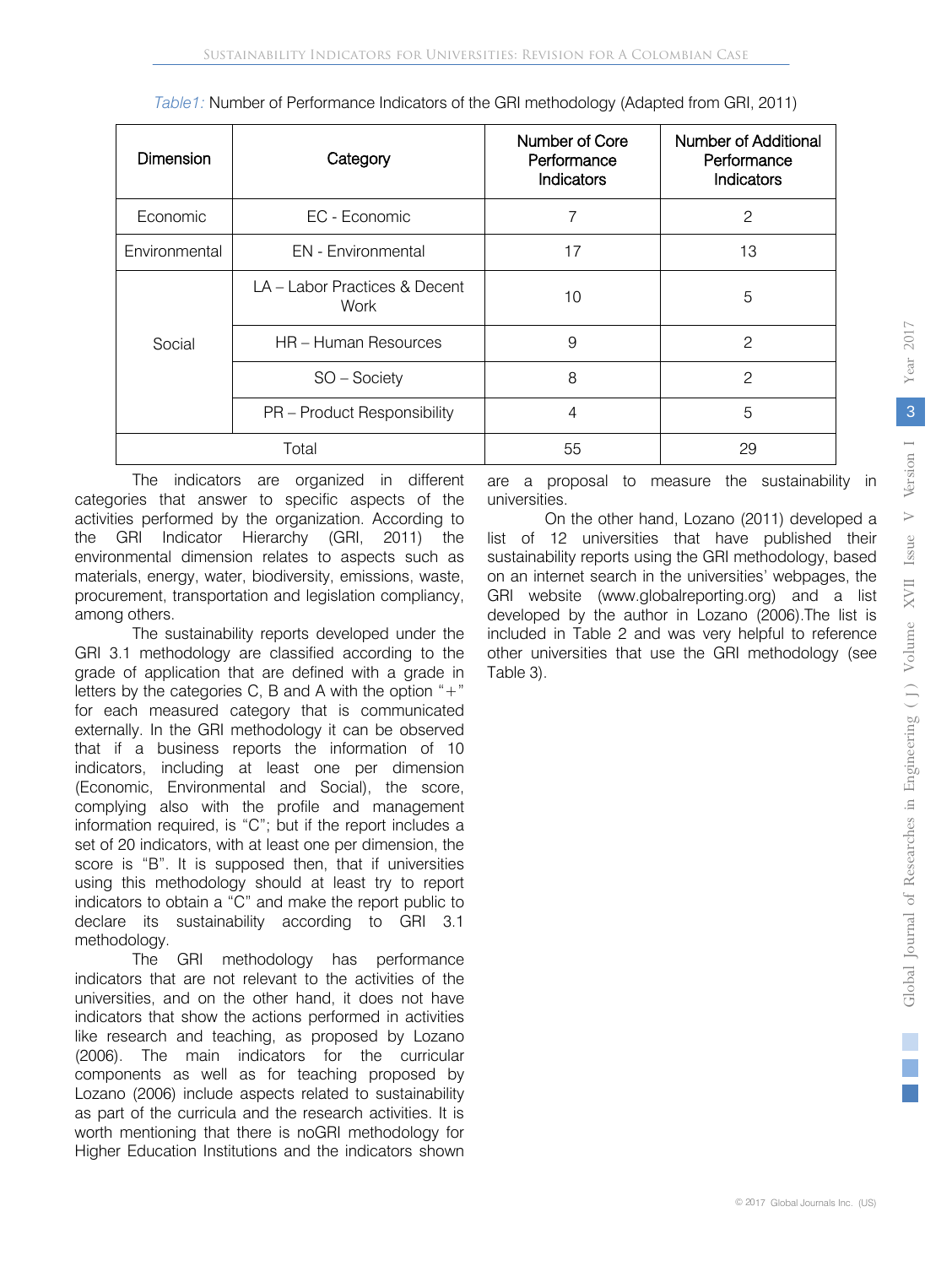| Institution                                                                             | Year of<br>Publication | Number of<br>Pages | Reference                         |
|-----------------------------------------------------------------------------------------|------------------------|--------------------|-----------------------------------|
| University of Buckingham, United<br>Kingdom                                             | 2008                   | 18                 | University of Buckingham,<br>2009 |
| University of Natural Resources and<br>Applied Life Sciences (BOKU), Vienna,<br>Austria | 2005                   | 194                | <b>BOKU, 2005</b>                 |
| University of British Columbia, Canada                                                  | 2007                   | 74                 | <b>UBC, 2007</b>                  |
| Florida Universitària, Spain                                                            | 2009                   | 63                 | Florida Universitària, 2009       |
| Gothenburg University, Sweden                                                           | 2009                   | 34                 | Göteborgsuniversitet, 2009        |
| University of Hong Kong, China                                                          | 2007                   | 24                 | University of Hong Kong, 2007     |
| University of Leuphana, Lünenburg,<br>Germany                                           | 2007                   | 60                 | Leuphana University, 2007         |
| University of Michigan, USA                                                             | 2002                   | 415                | Rodríguez, et al., 2002           |
| Pontificia Universidad Católica del<br>Peru, Peru                                       | 2007                   | 58                 | <b>PUCP, 2007</b>                 |
| Universidad de Santiago de<br>Compostela, Spain                                         | 2006                   | 220                | <b>USC, 2007</b>                  |
| Singapore Polytechnic, Singapore                                                        | 2008                   | 87                 | Singapore Polytechnic, 2007       |
| Turku Polytechnic, Finland                                                              | 2008                   | 52                 | Turku Politechnic, 2008           |

*Table 2:* Universities with Sustainability Reports (Lozano, 2011)

*Table 3:* Other universities with Sustainability Reports (Source: The authors)

| Institution                                                   | Year of<br>Publication | Number of<br>Pages | Reference             |
|---------------------------------------------------------------|------------------------|--------------------|-----------------------|
| University of Massachusetts Dartmouth,<br><b>USA</b>          | 2011                   | 87                 | UMASS Dartmouth, 2011 |
| Universidad de Santiago de Chile                              | 2010                   | 163                | <b>USACH, 2010</b>    |
| Universidad Internacional de Andalucía -<br>España            | 2011                   | 197                | <b>UNIA, 2011</b>     |
| La TrobeUniversity, Australia                                 | 2010                   | 40                 | LaTrobe, 2010         |
| BallStateUniversity, USA                                      | 2011                   | 72                 | GRI, 2012             |
| Kadir Has Üniversitesi, Turkey                                | 2010-2012              | 32                 | GRI, 2012             |
| Fédérale<br>EcolePolytechnique<br>de<br>Laussane, Switzerland | 2010-2011              | 96                 | GRI, 2012             |

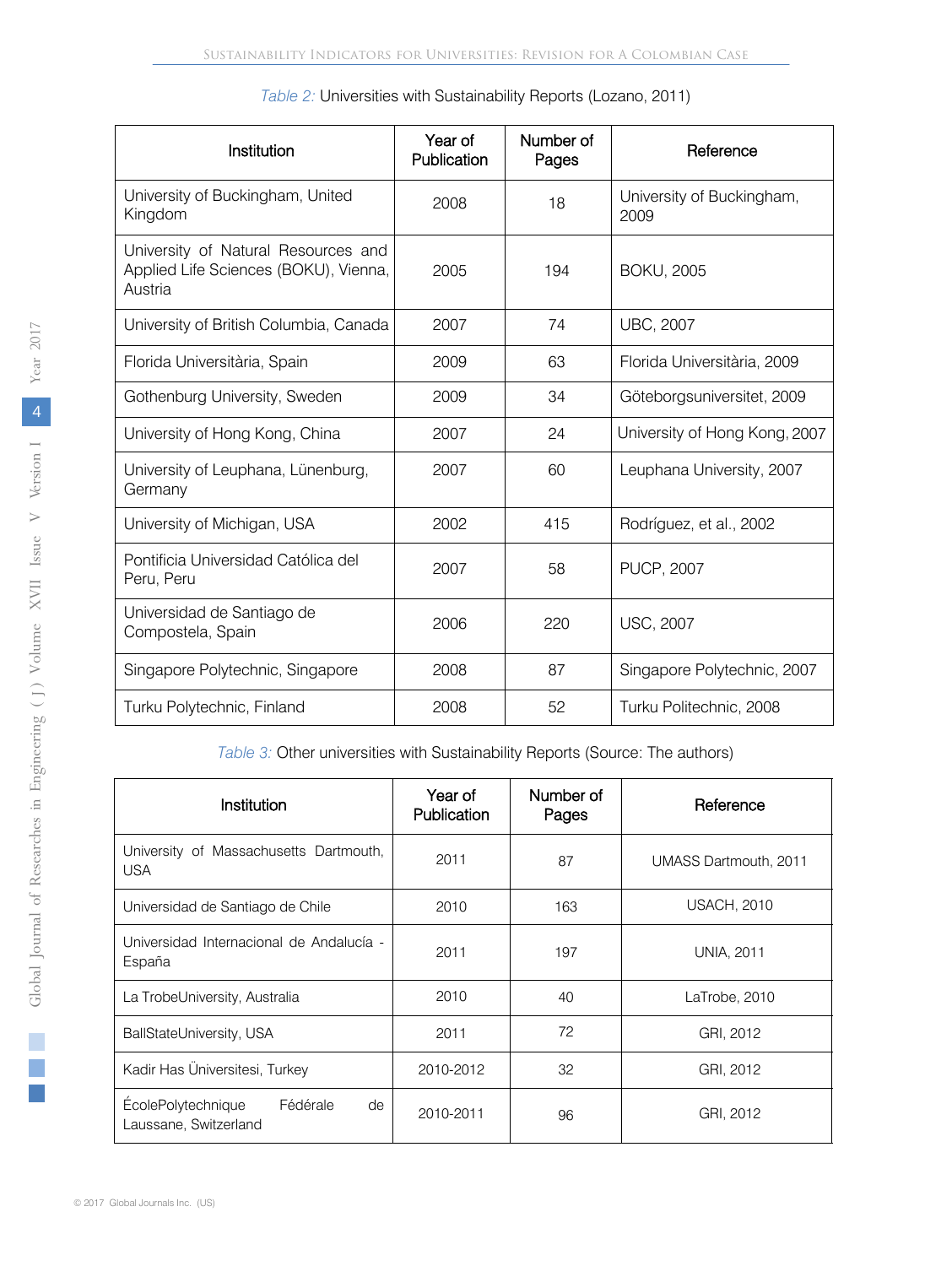| Institution                                                                                         | Year of<br>Publication | Number of<br>Pages | Reference            |
|-----------------------------------------------------------------------------------------------------|------------------------|--------------------|----------------------|
| University of Calgary, Canada                                                                       | 2010-2011              | 53                 | GRI, 2012            |
| ETH, Zúrich, Switzerland                                                                            | 2009-2010              | 54                 | GRI, 2012            |
| Hogeschool-Universiteit,<br>Brussels,<br>Belgium                                                    | 2011                   | 89                 | GRI, 2012            |
| Universidad del Bio-Bio, Chile                                                                      | 2010                   | 138                | GRI, 2012            |
| Escuela Técnica Superior de Ingenieros<br>Industriales, Universidad Politécnica de<br>Madrid, Spain | 2009-2010              | 77                 | GRI. 2012            |
| UniversidadeFeevale, Brazil                                                                         | 2011                   | 107                | GRI, 2012            |
| Universidad de Cádiz, Spain                                                                         | 2010-2011              | 53                 | GRI, 2012            |
| Universität Bayreuth, Germany                                                                       | 2007-2008              | 51                 | GRI, 2012            |
| Anhanguera Educacional, Brazil                                                                      | 2011                   | 102                | GRI, 2012            |
| UNED, Spain                                                                                         | 2009-2010              | 101                | GRI, 2012            |
| Universidad<br>Tecnológica<br>Caribe.<br>del<br>Colombia                                            | 2009                   | 117                | Unitecnológica, 2009 |

From the analysis done to the sustainability reports of the universities, Lozano (2011) reported that there is a tendency documenting the environmental and economic indicators. The economic dimension reporting can be as a result of using the financial information available from the annual reports. The focus on the environmental dimension can be as a result of the environmental connotation of sustainability (Arkinson, 2000; Costanza, 1991; Diesendorf, 2000; Fadeeva, 2004; Goldin & Winters, 1995; Hart, 2000; Reinhardt, 2004).Nevertheless, this result can represent that the environmental issues are easier to measure, while the social aspects are more immature (Salzmann et al., 2003), making the difficult to monitor, establish and analyze (Lozano, 2011).

From this search, a new revision of the sustainability reports of the mentioned universities (Table 2 and Table 3) was made in order to determine the tendency in the indicators used. As well as what Lozano (2011) reported, it was found that the indicators most presented are in the economic and environmental dimensions. Nevertheless, it could be observed the use of indicators belonging to the social dimension; although it is worth mentioning that in this dimension the indicators less used belong to society performance (SO) category. These results are commented in broader detail in section 1.3.

According to Lozano (2011), the universities show great advances on the environmental indicators, especially in those that are related to the use of materials, source separation of waste, energy and water consumption, water discharges and solid waste. Nevertheless, there is still work to be done in areas like biodiversity, supplier management, products and services, as well as environmental laws and regulation compliance indicators.

Since the environmental dimension is the most quantified in the sustainability reports reviewed, an analysis of the indicators was made in order to establish the best (the most reported) indicators to be used and serve as referents by universities starting the sustainability reporting path and trying to define sustainability indicators. A normalization of the indicators was not found, which makes it difficult to compare the environmental performance of the different universities nor making a benchmark study. To mention an example, some universities refer their energy consumption to the kWh unit, others to the kWh/m2, and few others to the kWh/FTE (FTE: Full Time Equivalent Student) unit.

Thompson & Creighton (2005) established that there are advantages and disadvantages in the normalization of the environmental management indicators. They emphasize that due to the vast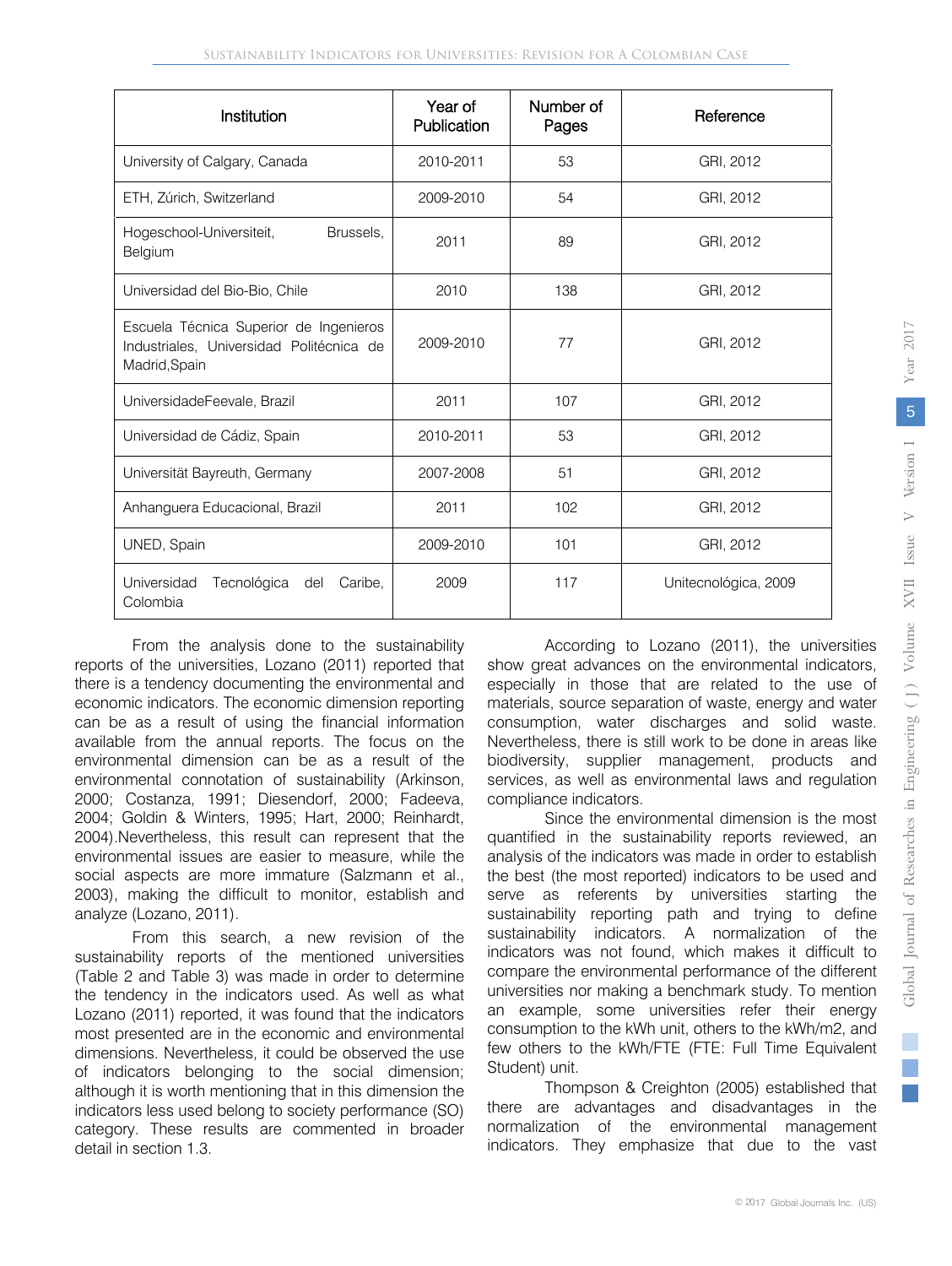different higher education institutions, the environmental performance indicators should be normalized if a comparison between the different institutions is wanted. The authors used the following elements to normalize their data: FTE, net campus area and cost of the infrastructure. They also mention that among the disadvantages of normalizing the data is the fact that an indicator can hide representative information. Also, the elements to normalize have to be specified to assure that the comparison is made on the same scale or if there is no hidden information. In this sense, for a university with off-campus and face-to-face students, the FTE can only reflect the in-campus students while other universities may reference all the students enrolled in the university. difference in size, mission, budget and culture of the

On the other hand, a review of the possible sustainability indexes was made to integrate the indicators and generate an environmental performance score or key performance indicator that could be applied to higher education institutions. In this search, methodologies like the Dow-Jones Sustainability Index and the Walmart Sustainability Index were found. Nevertheless, for the type of indexes and for the fact that these methodologies were not designed for universities, it was not possible to find one that could be applied in this context. Also, it was considered that at a starting stage where the baseline is being defined by a University it is premature to consider an index for the sustainability performance.

## III. Results and Discussion

From the analysis of the sustainability reports of the 26 universities studied, it was found that the most reported indicators by the universities, under the GRI 3.1 methodology, are those presented in Table 4, Table 5 and Table 6, where each table corresponds to one of the established dimensions (Economic, Environmental and Social). The indicators listed above resemble those that were found with a frequency higher than 50% of the universe established by the 26 sustainability reports.

*Table 4:* Most often reported economic indicators in sustainability reports (Source: The authors)

| Index  | Description                                                                                                                                                                                                                         |
|--------|-------------------------------------------------------------------------------------------------------------------------------------------------------------------------------------------------------------------------------------|
| $FC-1$ | Direct economic value generated and distributed, including revenues, operating<br>costs, employee compensation, donations and other community investments,<br>retained earnings, and payments to capital providers and governments. |
| $FC-3$ | Coverage of the organization's defined benefit plan obligations.                                                                                                                                                                    |
| $FC-4$ | Significant financial assistance received from government.                                                                                                                                                                          |

*Table 5:* Most often reported environmental indicators in sustainability reports (Source: The authors)

| Indicador | Descripción                                                                                                                                   |
|-----------|-----------------------------------------------------------------------------------------------------------------------------------------------|
| $EN-1$    | Materials used by weight or volume                                                                                                            |
| $EN-2$    | Percentage of materials used that are recycled input materials.                                                                               |
| $EN-3$    | Direct energy consumption by primary energy source.                                                                                           |
| $EN-4$    | Indirect energy consumption by primary source.                                                                                                |
| $EN - 8$  | Total water withdrawal by source.                                                                                                             |
| $EN - 16$ | Total direct and indirect greenhouse gas emissions by weight.                                                                                 |
| $FN - 17$ | Other relevant indirect greenhouse gas emissions by weight.                                                                                   |
| $EN - 22$ | Total weight of waste by type and disposal method.                                                                                            |
| $EN - 28$ | Monetary value of significant fines and total number of non-monetary sanctions for<br>non-compliance with environmental laws and regulations. |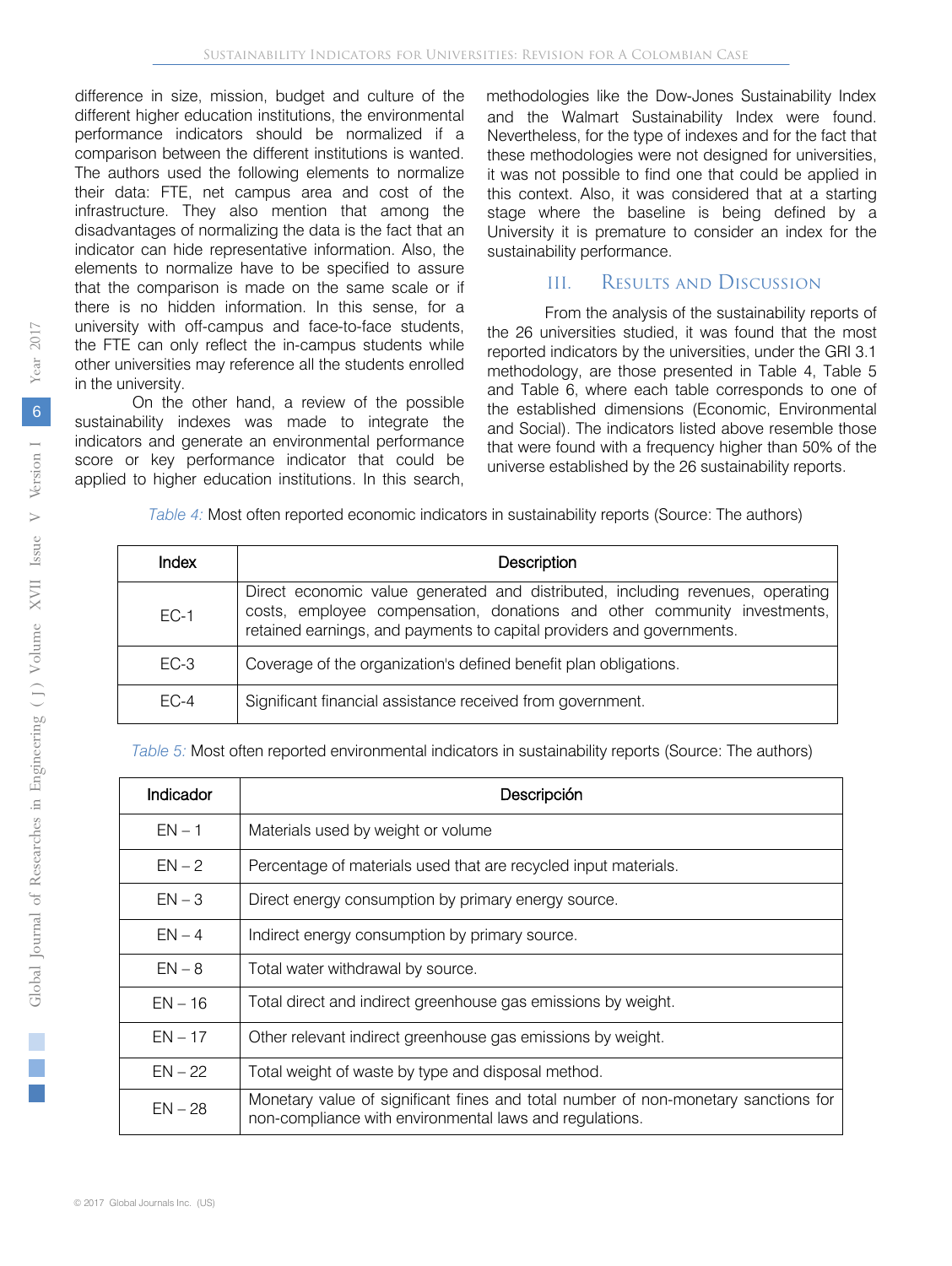| Indicador | Descripción                                                                                                                                                                           |
|-----------|---------------------------------------------------------------------------------------------------------------------------------------------------------------------------------------|
| $LA - 1$  | Total workforce by employment type, employment contract, and region, broken down<br>by gender.                                                                                        |
| $LA - 2$  | Total number and rate of employee turnover by age group, gender, and region.                                                                                                          |
| $LA - 4$  | Percentage of employees covered by collective bargaining agreements.                                                                                                                  |
| $LA - 7$  | Rates of injury, occupational diseases, lost days, and absenteeism, and total number<br>of work-related fatalities, by region and by gender.                                          |
| $LA - 8$  | Education, training, counseling, prevention, and risk-control programs in place to<br>assist workforce members, their families, or community members regarding serious<br>diseases.   |
| $IA-10$   | Average hours of training per year per employee, by gender, and by employee<br>category.                                                                                              |
| $LA - 12$ | Percentage of employees receiving regular performance and career development<br>reviews.                                                                                              |
| $LA - 13$ | Composition of governance bodies and breakdown of employees per employee<br>category according to gender, age group, minority group membership, and other<br>indicators of diversity. |
| $LA - 14$ | Ratio of basic salary and remuneration of women to men by employee category, by<br>significant locations of operation.                                                                |
| $HR - 4$  | Total number of incidents of discrimination and corrective actions taken.                                                                                                             |
| $PR - 5$  | Practices related to customer satisfaction, including results of surveys measuring<br>customer satisfaction.                                                                          |

*Table 6:* Most often reported social indicators in sustainability reports (Source: The authors)

Also, in the indicators analysis, it was found that most of the reported indicators correspond to the core categories established in the GRI methodology. It was established that only two of the non-core (additional) indicators were reported with a frequency over 50% in the different reports studied (LA-12 and PR-5).It can also be appreciated that in the case of the society indicators (SO), none of them were reported with a frequency over 50%. Nevertheless, it is worth mentioning that the mostly used indicator is SO-1.

On the other hand, it was established that the mostly used indicator corresponds to EN-3, which is used to report the total consumption of energy by primary energy source. The other two most reported indicators are EC-1 and LA-1, which are used in the financial statement and the statistics about personnel, respectively. Table 7 presents the indicators that showed the higher frequencies during the study.

| Table 7: Frequency ranges of the mostly used indicators (Source: The authors) |  |
|-------------------------------------------------------------------------------|--|
|                                                                               |  |

| Indicator                                                         | <b>Frequency Range</b> |
|-------------------------------------------------------------------|------------------------|
| $EC - 1$<br>$EN-3$<br>$LA - 1$                                    | $81 - 100\%$           |
| $EC - 8$<br>$EN-1$<br>$EN - 2$<br>$EN-4$<br>$EN - 8$<br>$EN - 16$ | $61 - 80\%$            |
| $EN - 22$<br>$LA - 2$                                             |                        |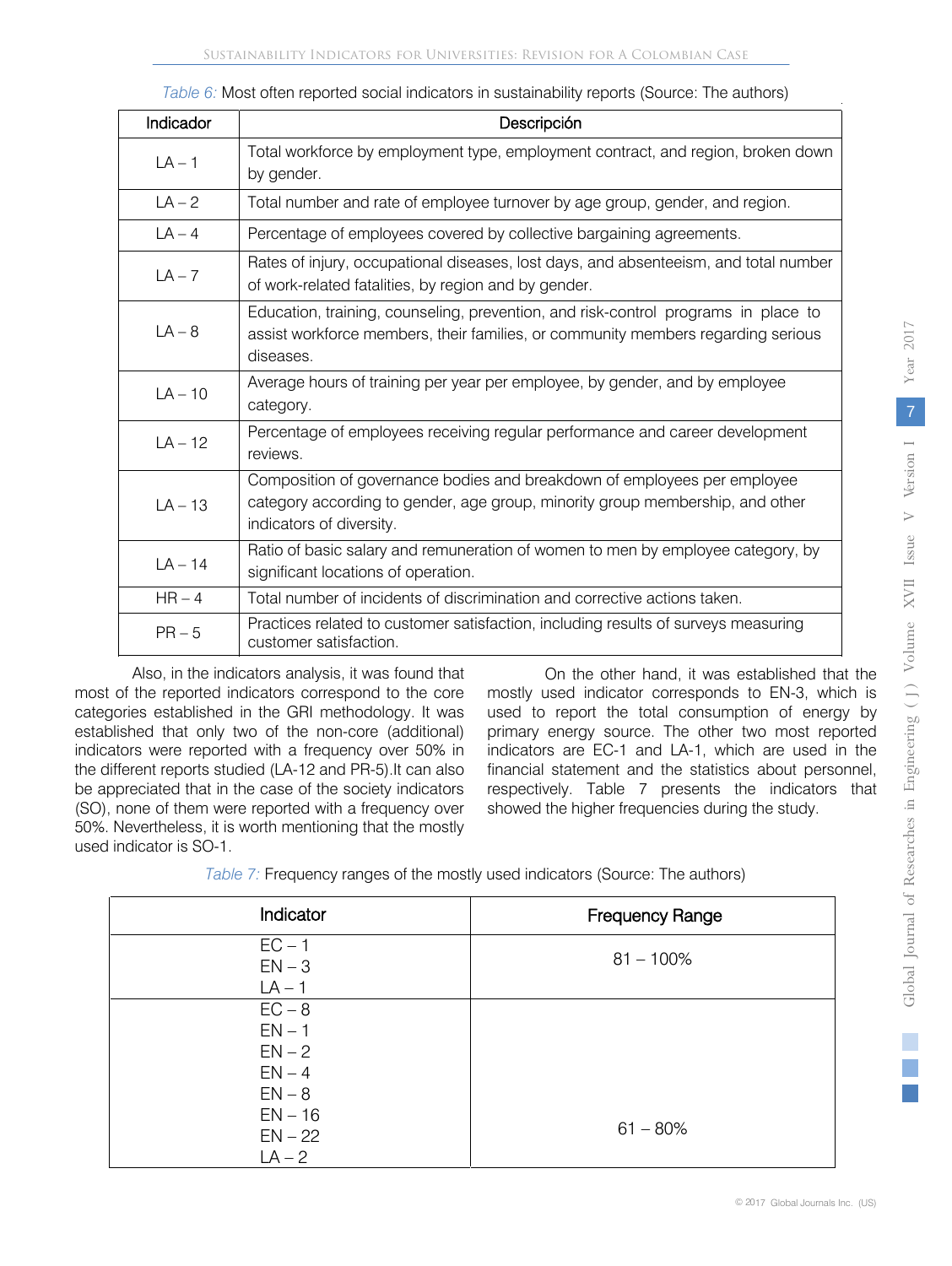| Indicator | <b>Frequency Range</b> |
|-----------|------------------------|
| $LA - 4$  |                        |
| $LA - 7$  |                        |
| $LA - 10$ |                        |
| $LA - 13$ |                        |
| $LA - 14$ |                        |
| $EC-3$    |                        |
| $EC - 4$  |                        |
| $EN - 17$ |                        |
| $EN - 28$ | $51 - 60%$             |
| $LA - 8$  |                        |
| $LA - 11$ |                        |
| $LA - 12$ |                        |
| $HR - 4$  |                        |
| $PR - 5$  |                        |

The results of the study are coherent with ones presented by Lozano (2011) who states that there is a tendency in documenting the indicators of the economic and environmental dimensions. Also, it can be appreciated that universities are walking forward on the environmental dimension, but it can also be mentioned that there has been some advance in the social dimension, especially in areas related to working practices and labor performance. It is worth mentioning that although some universities use society indicators, the use of these indicators is limited and not proportional to the other two dimensions.

#### IV. Conclusions

First, it is worth mentioning, as it was established in the section 1.2, that there is not an adequate sustainability index methodology developed for universities. Nevertheless, the most recommended and used is the GRI methodology, which can be complemented with additional indicators as the ones described by Lozano (2006) which are related to the teaching and research processes.

The starting point for universities is constructing the institutional profile information according to the GRI 3.1 methodology and to the initial conditions wanted to achieve by the University. In this matter, it is worth mentioning, as established by Velasquez et al. (2005), the higher education institution requires having a committee responsible for the report and the issues related to sustainability, as well as leading defining the sustainability policy for the University.

To start the sustainability index reporting process, the sustainability committee of the university needs to make a revision of the FRI 3.1 methodology. The committee also needs to start collecting all the available information that requires for the different environmental indicators. Usually, universities have the

consumption data from electricity, water and waste bills. An additional effort needs to be done to establish the information related to the social and economic dimensions, although some of it may be already available, like the financial statements. In a first start, a university can obtain a C grade on its report based on the basic information, counting with a minimum of 10 indicators and at least 1 per dimension.

Besides, the main and mostly reported environmental indicators need to be continuously presented. The units of the indicators need to be expressed in the indicators, and a normalization process of the units needs to be explored, using the three reference units established by Thompson & Creighton (2005) – FTE: number of Full Time Equivalent students, Net Campus Area (number of gross square feet in campus building) and the size of endowment.

As for the economic and social dimension, it is recommended that higher education institutions running for the first sustainability report search for the required information necessary for the indicators report presented in Table 8. When a university manages to generate the information required in all the indicators shown in Table 8, the higher institution can run for a report that could be graded with B and that could be upgraded to  $B+$  if the report is externally assured.

Global Journal of Researches in Engineering ( ) Volume XVII Issue V Version I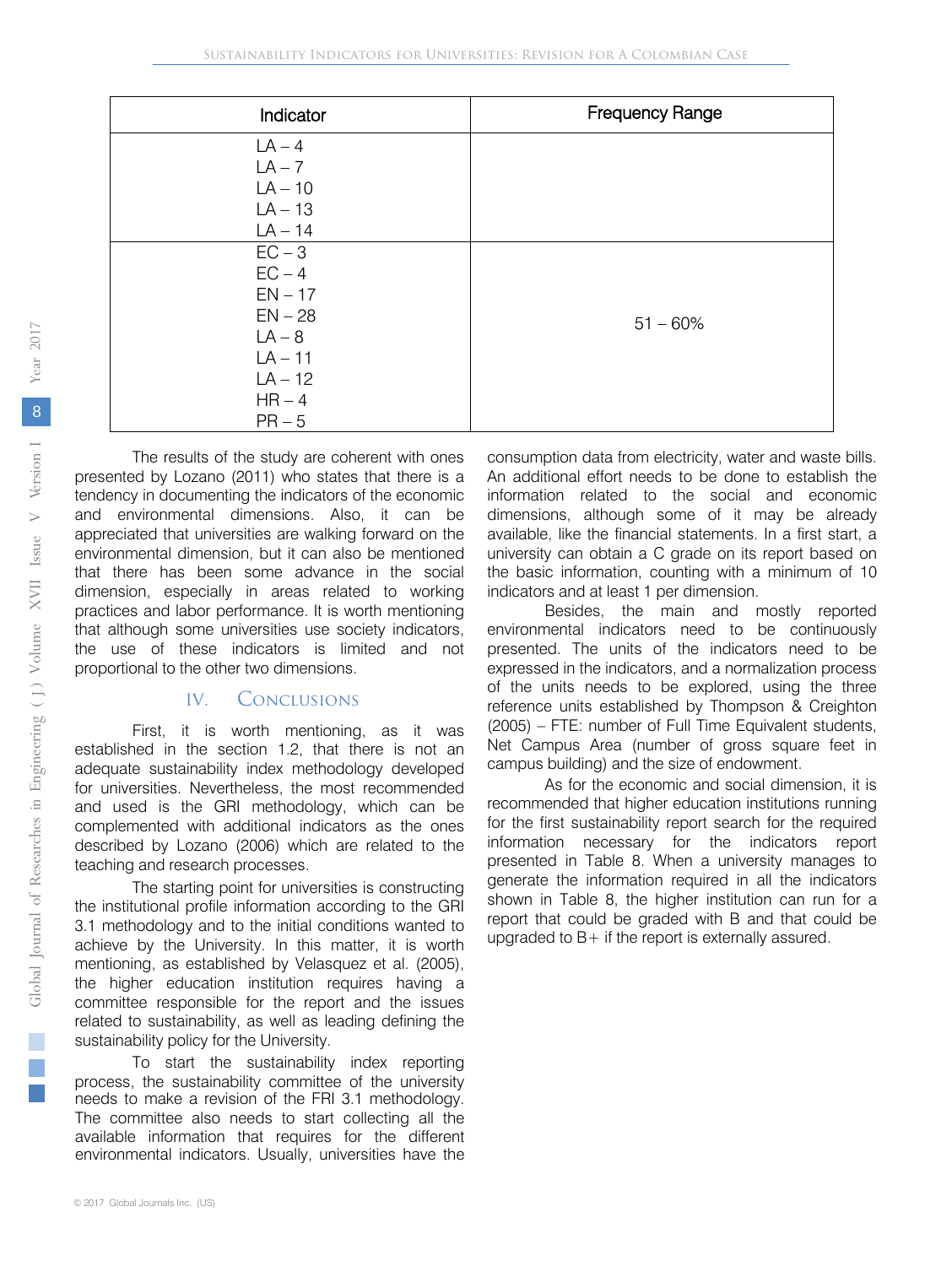*Table 8:* Recommended indicators for the first sustainability report for universities (Source: The authors)

| Indicator | Description (according to GRI 3.1)                                                                                                                                                                                                  |
|-----------|-------------------------------------------------------------------------------------------------------------------------------------------------------------------------------------------------------------------------------------|
| $EC-1$    | Direct economic value generated and distributed, including revenues, operating<br>costs, employee compensation, donations and other community investments,<br>retained earnings, and payments to capital providers and governments. |
| $EC-3$    | Coverage of the organization's defined benefit plan obligations.                                                                                                                                                                    |
| $EC-4$    | Significant financial assistance received from government.                                                                                                                                                                          |
| $EN-1$    | Materials used by weight or volume                                                                                                                                                                                                  |
| $EN-2$    | Percentage of materials used that are recycled input materials.                                                                                                                                                                     |
| $EN-3$    | Direct energy consumption by primary energy source.                                                                                                                                                                                 |
| $EN-4$    | Indirect energy consumption by primary source.                                                                                                                                                                                      |
| $EN-8$    | Total water withdrawal by source.                                                                                                                                                                                                   |
| $EN - 16$ | Total direct and indirect greenhouse gas emissions by weight.                                                                                                                                                                       |
| $EN - 17$ | Other relevant indirect greenhouse gas emissions by weight.                                                                                                                                                                         |
| $EN - 22$ | Total weight of waste by type and disposal method.                                                                                                                                                                                  |
| $EN - 28$ | Monetary value of significant fines and total number of non-monetary sanctions for<br>non-compliance with environmental laws and regulations.                                                                                       |
| $LA - 1$  | Total workforce by employment type, employment contract, and region, broken down<br>by gender.                                                                                                                                      |
| $LA - 2$  | Total number and rate of employee turnover by age group, gender, and region.                                                                                                                                                        |
| $LA - 4$  | Percentage of employees covered by collective bargaining agreements.                                                                                                                                                                |
| $LA - 7$  | Rates of injury, occupational diseases, lost days, and absenteeism, and total number<br>of work-related fatalities, by region and by gender.                                                                                        |
| $LA - 8$  | Education, training, counseling, prevention, and risk-control programs in place to<br>assist workforce members, their families, or community members regarding serious<br>diseases.                                                 |
| $LA - 10$ | Average hours of training per year per employee, by gender, and by employee<br>category.                                                                                                                                            |
| $LA - 12$ | Percentage of employees receiving regular performance and career development<br>reviews.                                                                                                                                            |
| $LA - 13$ | Composition of governance bodies and breakdown of employees per employee<br>category according to gender, age group, minority group membership, and other<br>indicators of diversity.                                               |
| $LA - 14$ | Ratio of basic salary and remuneration of women to men by employee category, by<br>significant locations of operation.                                                                                                              |
| $HR - 4$  | Total number of incidents of discrimination and corrective actions taken.                                                                                                                                                           |
| $PR-5$    | Practices related to customer satisfaction, including results of surveys measuring<br>customer satisfaction.                                                                                                                        |